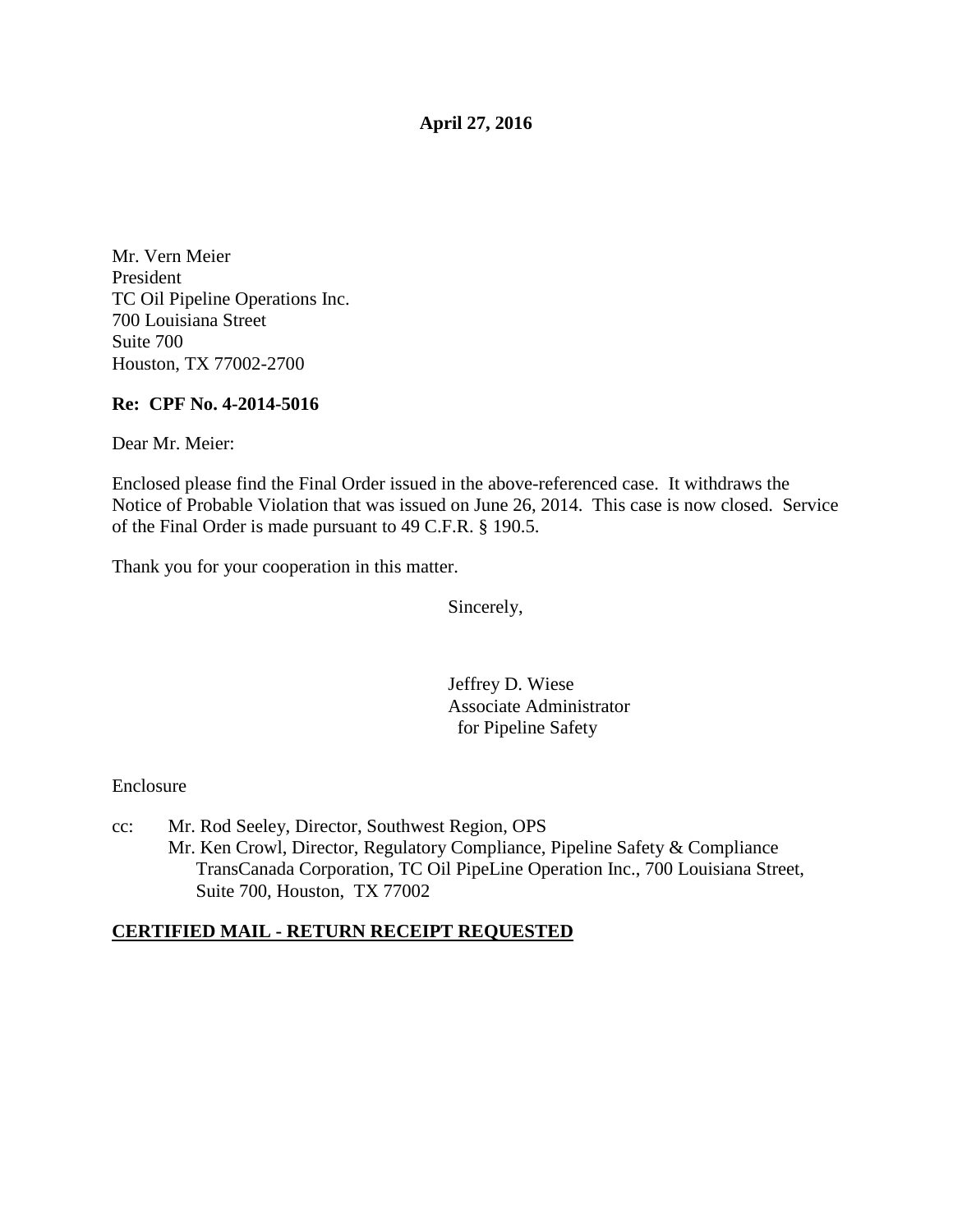#### **U.S. DEPARTMENT OF TRANSPORTATION PIPELINE AND HAZARDOUS MATERIALS SAFETY ADMINISTRATION OFFICE OF PIPELINE SAFETY WASHINGTON, D.C. 20590**

**)** 

**)** 

**)** 

**)** 

**In the Matter of )** 

**TC Oil Pipeline Operations Inc., ) CPF No. 4-2014-5016** 

**Respondent. )** 

 $\overline{a}$ 

## **FINAL ORDER**

On April 8-11, 2014, pursuant to 49 U.S.C. § 60117, a representative of the Pipeline and Hazardous Materials Safety Administration (PHMSA), Office of Pipeline Safety (OPS), conducted an inspection of the Houston Lateral pipeline construction project of TC Oil Pipeline Operations Inc. (TC Oil or Respondent) near Mont Belvieu, Texas.<sup>1</sup>

As a result of the inspection, the Director, Southwest Region, OPS (Director) issued a Notice of Probable Violation and Proposed Compliance Order on June 26, 2014 (Notice). In accordance with 49 C.F.R. § 190.207, the Notice alleged that Respondent committed a violation of the hazardous liquid pipeline safety standards and proposed certain corrective action be taken.

TC Oil responded by requesting a hearing on July 30, 2014, and by submitting additional written materials on October 6, 2014. In accordance with 49 C.F.R. § 190.211, a hearing was held by telephone conference on October 15, 2014, before a Presiding Official from the Office of Chief Counsel, PHMSA. After the hearing, TC Oil submitted written materials on November 13, 2014, and July 10, 2015. Pursuant to § 190.209(b)(7), the Director submitted a written evaluation of Respondent's response material on May 28, 2015.

# **WITHDRAWAL OF ALLEGATION**

The Notice alleged that Respondent committed a violation of the pipeline safety standards in 49 C.F.R. Part 195, as follows:

<sup>&</sup>lt;sup>1</sup> TC Oil is a subsidiary of TransCanada PipeLines Limited, operating approximately 1,900 miles of pipeline transporting crude oil from the US-Canada border in North Dakota to locations in Illinois and Texas, as reported by TC Oil for calendar year 2014 pursuant to § 195.49.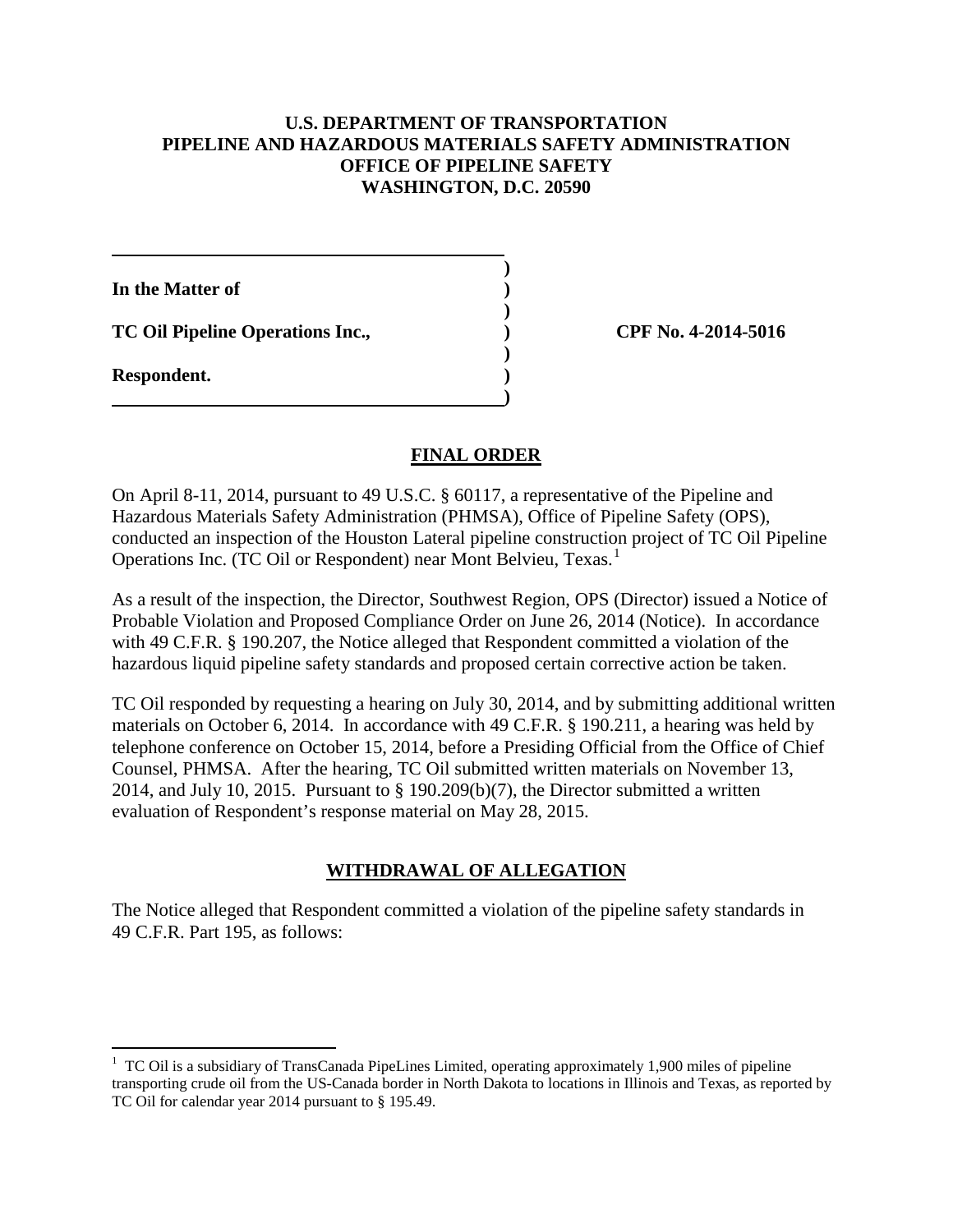**Item 1** in the Notice alleged that Respondent violated 49 C.F.R. § 195.202, which states:

#### **§ 195.202 Compliance with specifications or standards.**

Each pipeline system must be constructed in accordance with comprehensive written specifications or standards that are consistent with the requirements of this part.

The Notice alleged that Respondent violated § 195.202 by failing to construct its pipeline system in accordance with written procedures consistent with the safety regulations in 49 C.F.R. Part 195. Specifically, the Notice alleged that Respondent's written procedures for bending pipe were inadequate because they failed to mention the type of pipe actually being bent during construction, known as spiral weld seam pipe. In addition, the Notice alleged that during the inspection, OPS requested documentation about the suitability of bending spiral seam pipe using the procedure, but TC Oil provided no documentation.

In its written submissions and at the hearing, Respondent contested the allegation in the Notice and argued that its procedures complied with § 195.202. Respondent also argued its procedures complied with § 195.212, a separate regulation that provides minimum standards for bending pipe. Respondent explained that the procedures applied to all types of pipe and that it was not necessary for the procedures to mention every type of pipe individually. Respondent noted that the regulation for bending pipe also applies to all types of pipe without mentioning them individually. The only seam type mentioned by name in  $\S$  195.212 is longitudinal seam pipe.<sup>2</sup>

Respondent argued further that its procedures were consistent with applicable industry specifications, including ASME B31.4, *Pipeline Transportation Systems for Liquid Hydrocarbons and Other Liquids* and B31.8, *Gas Transmission and Distribution Piping Systems*. Respondent argued these standards do not mention specific types of pipe with respect to bending other than providing additional precautions for longitudinal seams.

Finally, Respondent explained that it provided OPS with material test records showing the transverse weld and bend test results for spiral seam pipe. TC Oil also provided a separate written response regarding how its procedures address bending spiral seam pipe and described other quality assurance measures.

At the hearing, OPS argued that during the inspection, the inspector was unable to determine if TC Oil properly followed its procedures because the procedures were silent on the use of spiral seam pipe. In addition, OPS argued that by not including the type of pipe, the inspector could not determine if the procedures were compliant without additional investigation into the safety of the procedure for the pipe. OPS also contested Respondent's assertion that its procedures were consistent with the cited industry standards.

 $\overline{a}$ 

<sup>&</sup>lt;sup>2</sup> Section 195.212(b)(3) states that when bending pipe with a longitudinal weld, the weld must be as near as practicable to the neutral axis of the bend unless certain other conditions are met.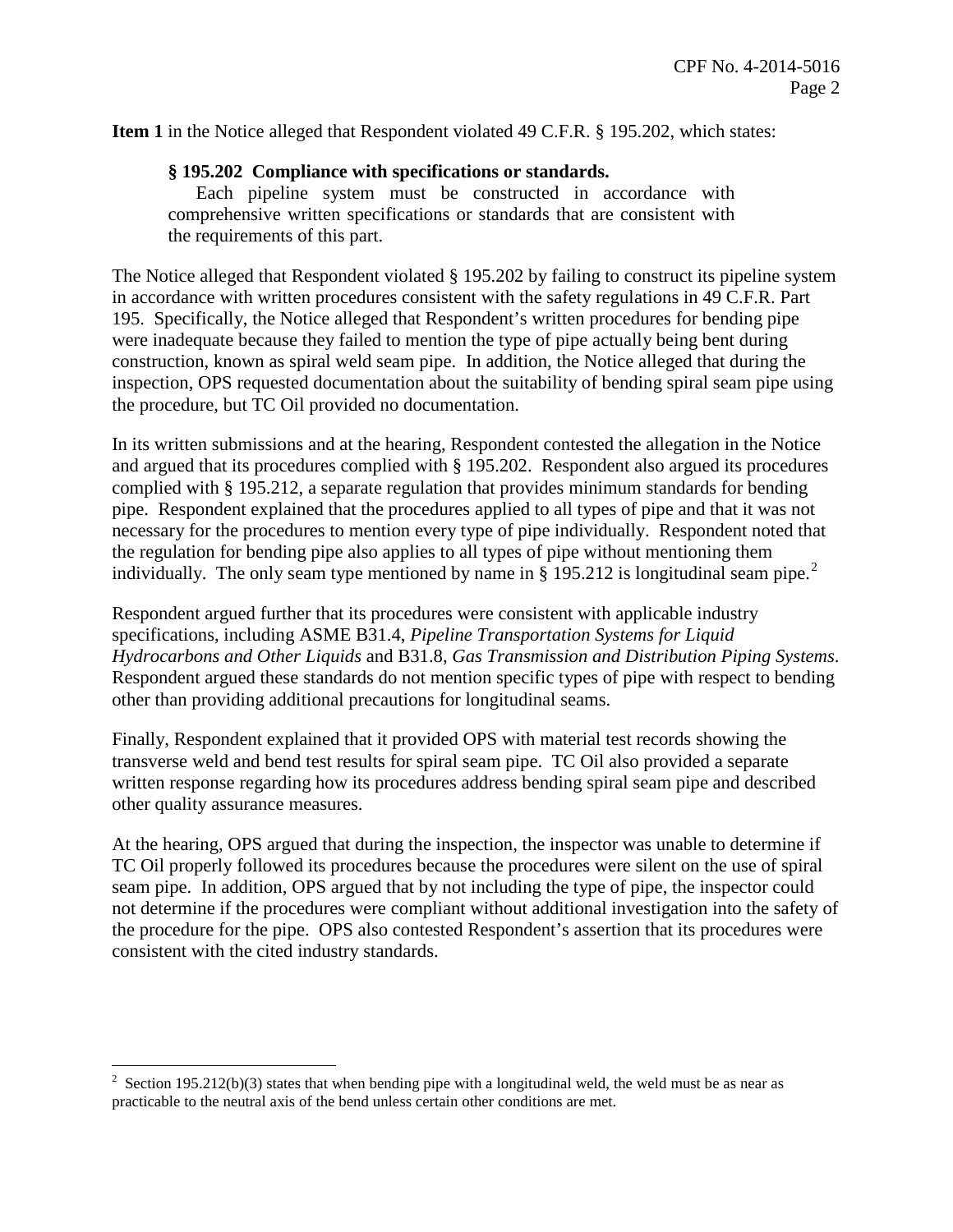# *Applicable Safety Standards*

Safety regulations for hazardous liquid pipelines include minimum safety standards for construction, which are set forth in 49 C.F.R. Part 195, Subpart D (§§ 195.200–195.266). Under § 195.202, operators must construct their pipelines in accordance with written procedures that are consistent with the safety standards in Subpart D.

Construction standards for bending pipe are prescribed in § 195.212. These standards require pipe bends to have a smooth contour and be free from buckling, cracks, or other mechanical damage. The regulation prohibits wrinkle bends and any bends that would impair the serviceability of the pipe.

Bending requirements in § 195.212 do not differentiate between different seam types, with one exception. The regulation establishes additional requirements for longitudinal seam pipe concerning the position of the weld in relation to the axis of the bend.

## *Analysis*

PHMSA reviews the record to determine if a failure to identify spiral seam pipe rendered Respondent's procedures inconsistent with the requirements of Subpart D.

Section 10 of Respondent's procedures provides specifications for bending pipe. The procedures state that bends must conform to the centerline of the trench and must be performed with the "cold smooth method" using an internal bending mandrel for smooth bends. Specifications are provided for ambient temperatures, distance between a bend and end joints, and maximum deflection. Provisions also require rejection of bends with damage to the pipe or coating and when bends do not meet other criteria. Bends must be free from buckling, flattening, cracks or other evidence of mechanical damage.

Respondent's procedures are consistent with, and in some respects have more detail than the minimum standards specified in § 195.212 for bending pipe. Neither §§ 195.202 nor 195.212 differentiate between how spiral seam pipe must be bent versus other types of seam welds. The only exception in the regulation is for bending longitudinal seam pipe, which is not an issue here.<sup>3</sup> All of the other bending requirements in the regulation are applicable regardless of weld seam type. Therefore, not mentioning spiral seam pipe in Respondent's procedures was not inconsistent with the regulation.

Although OPS argued at the hearing that the procedures also failed to have additional details about the bending process, that is an issue more appropriately addressed through a notice of amendment.<sup>4</sup> Under § 190.206, a notice of amendment may be issued when OPS believes an operator's procedures are "inadequate to assure safe operation." Unlike a notice of probable

 $\overline{a}$ <sup>3</sup> The Notice stated that Respondent's procedures already specified in detail the manner in which to bend pipe containing a longitudinal weld.

<sup>4</sup> *See, e.g.*, Enterprise Products Operating LLC, CPF No. 4-2013-5011, at 4, 2016 WL 1104436, at \*3 (Feb. 4, 2016) (withdrawing alleged violation but finding operator should clarify its procedures).